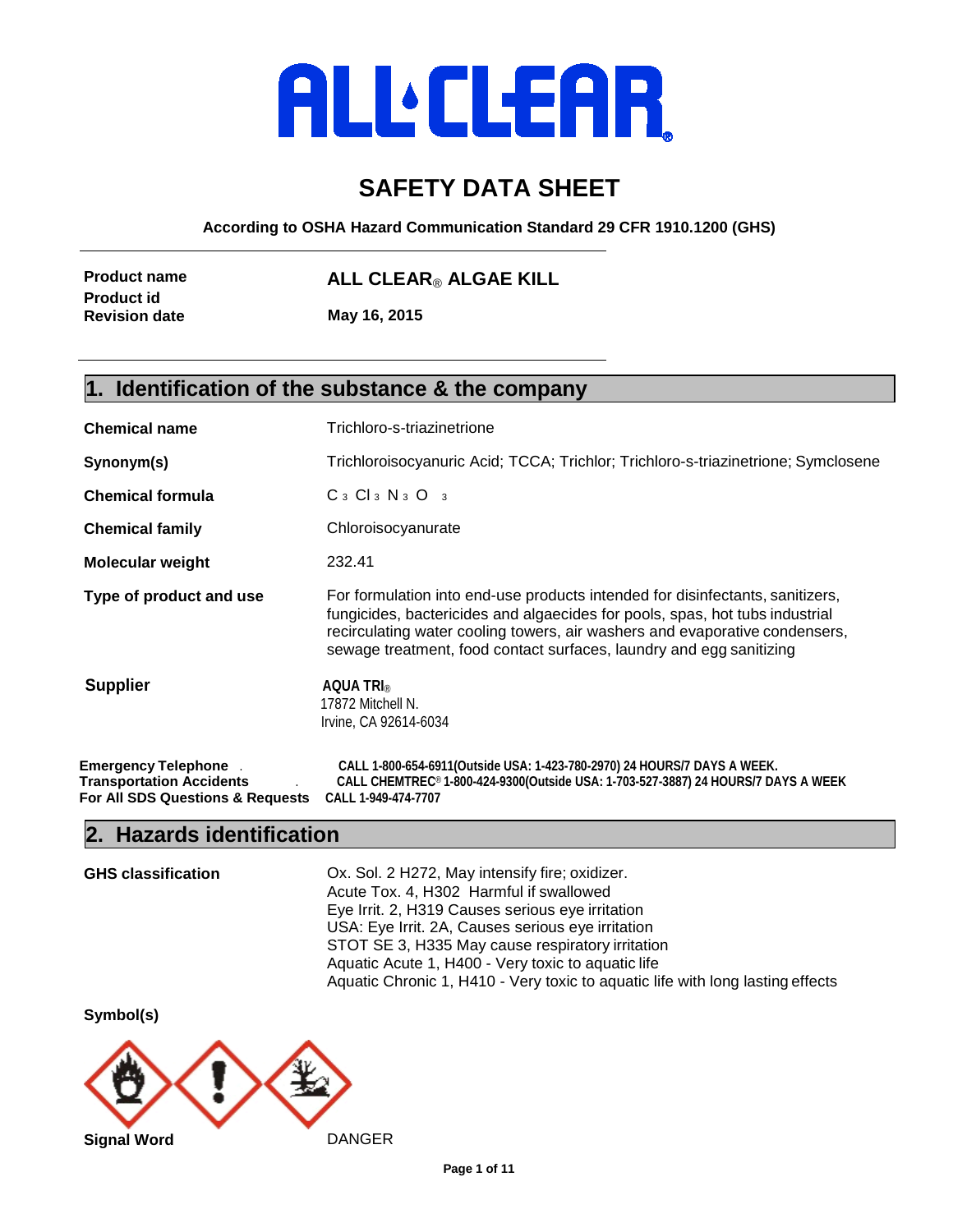## **SAFETY DATA SHEET**

**According to OSHA Hazard Communication Standard 29 CFR 1910.1200 (GHS)**

| <b>Product name</b><br><b>Product id</b> | ALL CLEAR® ALGAE KILL                                                                                                                                                                                                                                                                                                                                                                                                                                                                                                                                                                                                                                                                                                                                                                                                                                                                                                                                          |  |  |
|------------------------------------------|----------------------------------------------------------------------------------------------------------------------------------------------------------------------------------------------------------------------------------------------------------------------------------------------------------------------------------------------------------------------------------------------------------------------------------------------------------------------------------------------------------------------------------------------------------------------------------------------------------------------------------------------------------------------------------------------------------------------------------------------------------------------------------------------------------------------------------------------------------------------------------------------------------------------------------------------------------------|--|--|
| <b>Revision date</b>                     | May 16, 2015                                                                                                                                                                                                                                                                                                                                                                                                                                                                                                                                                                                                                                                                                                                                                                                                                                                                                                                                                   |  |  |
| <b>Hazard statements</b>                 | H272 - May intensify fire; oxidizer<br>H302 - Harmful if swallowed<br>H319 - Causes serious eye irritation<br>H335 - May cause respiratory irritation<br>H410 - Very toxic to aquatic life with long lasting effects<br>EUH031 - Contact with acids liberates toxic gas                                                                                                                                                                                                                                                                                                                                                                                                                                                                                                                                                                                                                                                                                        |  |  |
| <b>Precautionary statements</b>          | P210 - Keep away from heat/sparks/open flames/hot surfaces. - No smoking<br>P221 - Take any precaution to avoid mixing with combustibles/other chemicals<br>P261 - Avoid breathing dust/fume/gas/mist/vapors/spray<br>P280 - Wear protective gloves/protective clothing/eye protection/face protection<br>P273 - Avoid release to the environment<br>P391 - Collect spillage<br>P301 + P312 - IF SWALLOWED: Call a POISON CENTER or doctor/physician if                                                                                                                                                                                                                                                                                                                                                                                                                                                                                                        |  |  |
|                                          | you feel unwell<br>P330 - Rinse mouth<br>P305 + P351 + P338 - IF IN EYES: Rinse cautiously with water for several<br>minutes. Remove contact lenses, if present and easy to do. Continue rinsing<br>P337 + P313 - If eye irritation persists: Get medical advice/attention.<br>P304 + P340 - IF INHALED: Remove person to fresh air and keep comfortable for<br>breathing<br>P312 - Call a POISON CENTER or doctor/physician if you feel unwell<br>P220 - Keep/Store away from clothing/ combustible materials<br>P264 - Wash hands thoroughly after handling<br>P270 - Do not eat, drink or smoke when using this product<br>P271 - Use only outdoors or in a well-ventilated area<br>P370 + P378 - In case of fire: Use water for extinction<br>P405 - Store locked up<br>P403 + P233 - Store in a well-ventilated place. Keep container tightly closed<br>P501 - Dispose of contents/container in accordance with national and international<br>regulations |  |  |
| <b>Potential environmental effects</b>   | Very toxic to aquatic organisms, may cause long-term adverse effects in the<br>aquatic environment.                                                                                                                                                                                                                                                                                                                                                                                                                                                                                                                                                                                                                                                                                                                                                                                                                                                            |  |  |
| <b>NFPA Ratings (Scale 0-4)</b>          | Health = $3$ , Fire = 0, Reactivity = 2. Special Hazard Warning: OXIDIZER.                                                                                                                                                                                                                                                                                                                                                                                                                                                                                                                                                                                                                                                                                                                                                                                                                                                                                     |  |  |
| <b>HMIS Ratings (Scale 0-4)</b>          | Health = $3$ , Fire = 0, Reactivity = 2                                                                                                                                                                                                                                                                                                                                                                                                                                                                                                                                                                                                                                                                                                                                                                                                                                                                                                                        |  |  |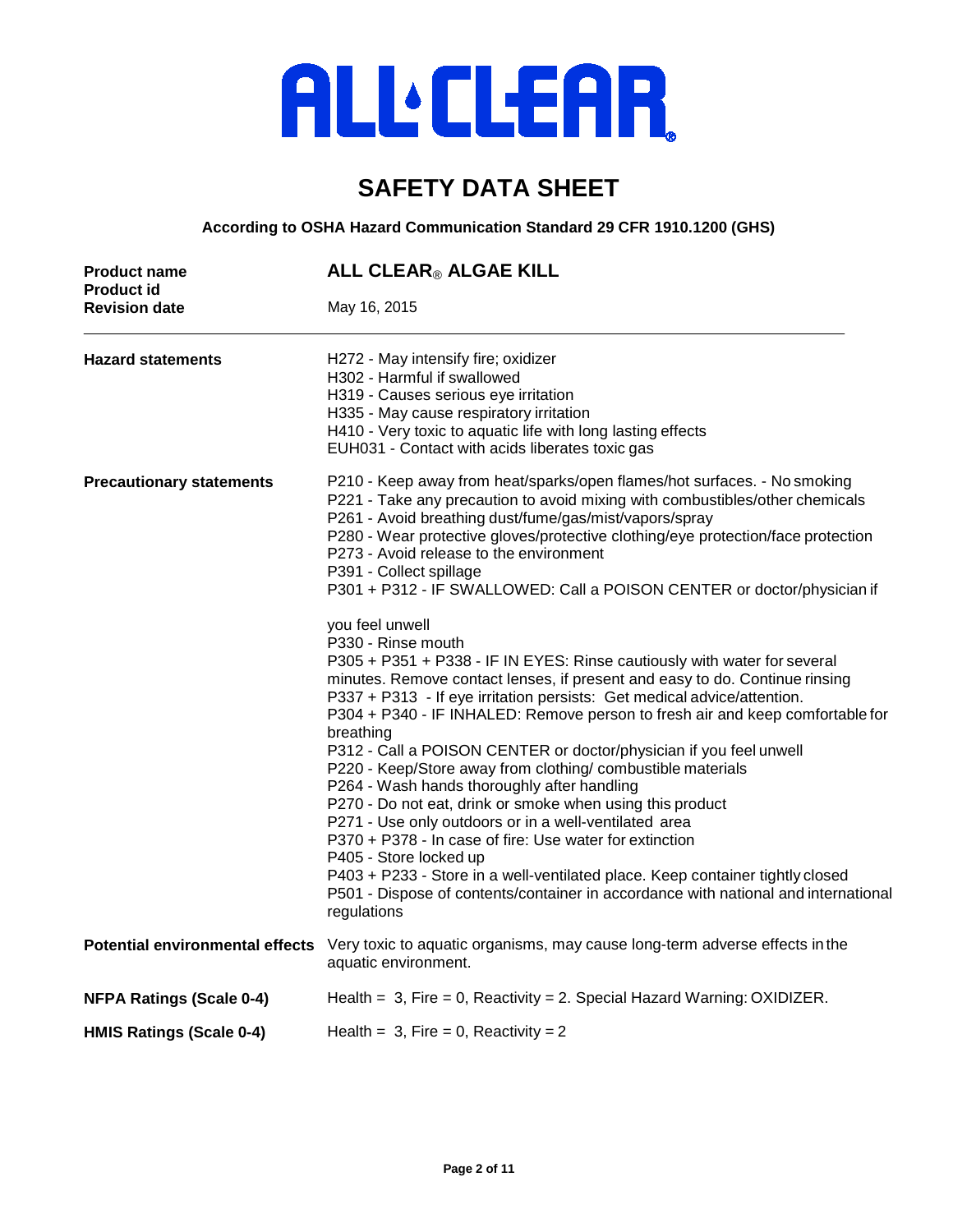### **SAFETY DATA SHEET**

**According to OSHA Hazard Communication Standard 29 CFR 1910.1200 (GHS)**

**Product id** 

**Product name ALL CLEAR**® **ALGAE KILL**

**Revision date May 16, 2015**

#### **3. Composition / information on ingredients**

| Components                                        | NO                               | $\Omega$<br>Weight<br>7٥ |
|---------------------------------------------------|----------------------------------|--------------------------|
| –<br>.<br>Acid<br>າບກເ<br>- 10<br>TK.<br>.<br>าเด | ΩΩ<br>ົ<br>--<br>--<br>.,<br>ັບປ | ac<br>JJ.                |

| 4.<br><b>First-aid measures</b>                       |                                                                                                                                                                                                                                                                                                                                                                         |
|-------------------------------------------------------|-------------------------------------------------------------------------------------------------------------------------------------------------------------------------------------------------------------------------------------------------------------------------------------------------------------------------------------------------------------------------|
| Eye contact                                           | Hold eye open and rinse slowly and gently with water for 15-20 minutes. Remove<br>contact lenses, if present, after the first 5 minutes, then continue rinsing eye. Call<br>a poison control center or doctor for treatment advice.                                                                                                                                     |
| <b>Skin contact</b>                                   | Take off contaminated clothing. Rinse skin immediately with plenty of water for<br>15-20 minutes. Call a poison control center or doctor for treatment advice.                                                                                                                                                                                                          |
| <b>Inhalation</b>                                     | Move person to fresh air. If person is not breathing, call 911 or an ambulance,<br>then give artificial respiration, preferably by mouth-to-mouth, if possible. Call a<br>poison control center or doctor for further treatment advice.                                                                                                                                 |
| Ingestion                                             | Call poison control center, or doctor immediately for treatment advice. Have<br>person sip a glass of water if able to swallow. Do not induce vomiting unless told<br>to do so by the poison control center or doctor. Do not give anything by mouth to<br>an unconscious person.                                                                                       |
| Most important symptoms and effects, acute or delayed |                                                                                                                                                                                                                                                                                                                                                                         |
| - Eye Contact                                         | Severe irritation and/or burns can occur following eye exposure. Contact may<br>cause impairment of vision and corneal damage.                                                                                                                                                                                                                                          |
| - Skin contact                                        | Dermal exposure can cause severe irritation and/or burns characterized by<br>redness, swelling and scab formation.<br>Repeated skin exposure may cause tissue destruction due to the corrosive nature<br>of the product.                                                                                                                                                |
| - Inhalation                                          | Irritating to the nose, mouth, throat and lungs.<br>It may also cause burns to the respiratory tract with the production of lung edema<br>that can result in shortness of breath, wheezing, choking, chest pain, and<br>impairment of lung function.<br>Inhalation of high concentrations can result in permanent lung damage from the<br>corrosive action of the lung. |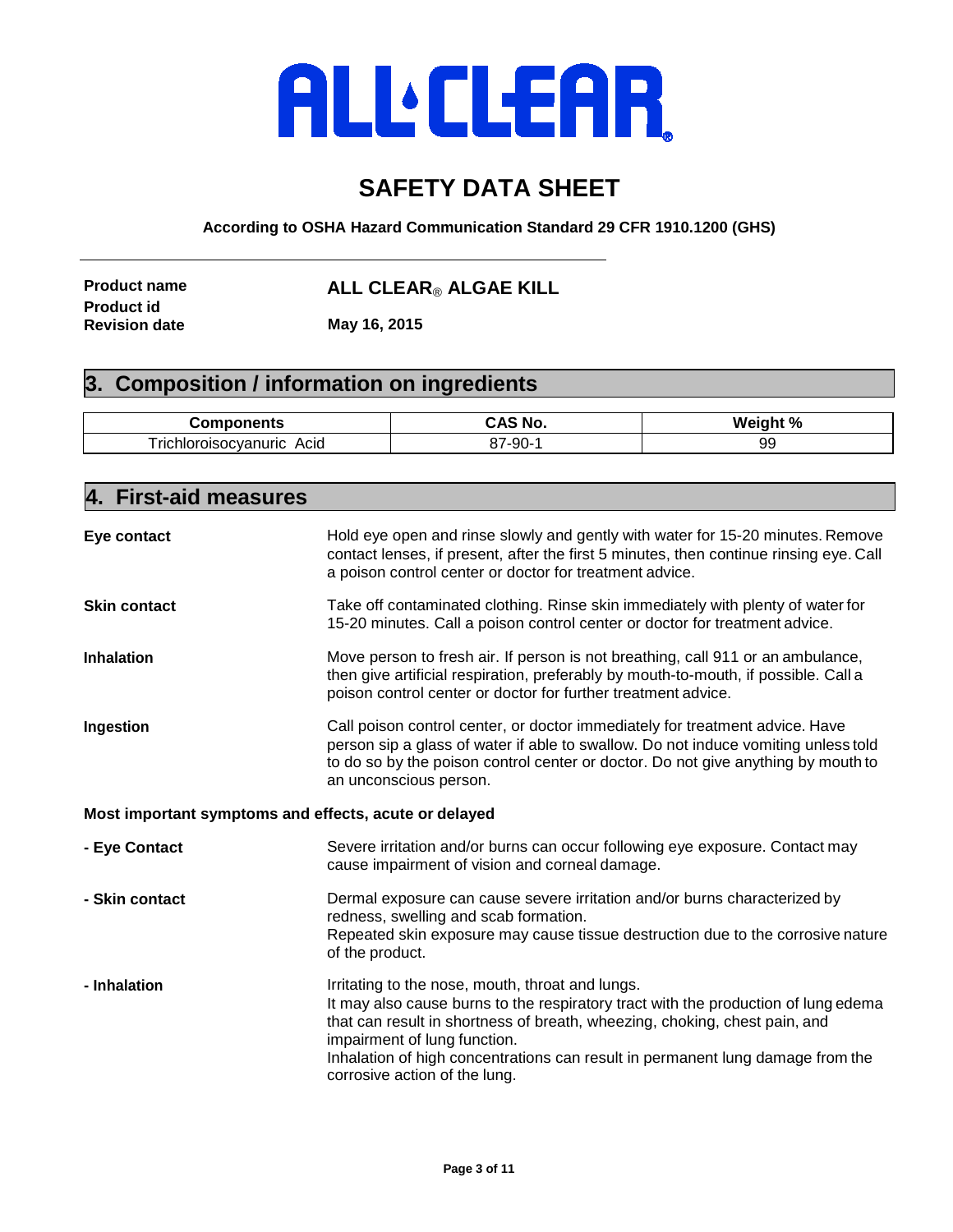### **SAFETY DATA SHEET**

**According to OSHA Hazard Communication Standard 29 CFR 1910.1200 (GHS)**

| <b>Product name</b><br><b>Product id</b>            | ALL CLEAR® ALGAE KILL<br>May 16, 2015                                                                                                                                                                                                                                                                                           |  |  |
|-----------------------------------------------------|---------------------------------------------------------------------------------------------------------------------------------------------------------------------------------------------------------------------------------------------------------------------------------------------------------------------------------|--|--|
| <b>Revision date</b>                                |                                                                                                                                                                                                                                                                                                                                 |  |  |
| - Ingestion                                         | Irritation and/or burns can occur to the entire gastrointestinal tract, including the<br>stomach and intestines, characterized by nausea, vomiting, diarrhea, abdominal<br>pain, bleeding and/or tissue ulceration.<br>Ingestion causes severe damage to the gastrointestinal tract with the potential to<br>cause perforation. |  |  |
| Note to physician                                   | Probable mucosal damage may contraindicate the use of gastric lavage.<br>Corrosive. No specific antidote.<br>In case of ingestion DO NOT induce vomiting.<br>Treat symptomatically and supportively.                                                                                                                            |  |  |
| <b>Medical conditions</b><br>aggravated by exposure | Asthma, respiratory and cardiovascular diseases.                                                                                                                                                                                                                                                                                |  |  |
| 5. Fire - fighting measures                         |                                                                                                                                                                                                                                                                                                                                 |  |  |

| Suitable extinguishing media          | Water. Large amounts of water may be needed and the flow of water should not<br>be stopped until the fire/reaction has stopped.                                                                                                                                                                                                                         |  |
|---------------------------------------|---------------------------------------------------------------------------------------------------------------------------------------------------------------------------------------------------------------------------------------------------------------------------------------------------------------------------------------------------------|--|
| Extinguishing media not to be<br>used | Do not use dry chemical extinguisher containing ammonia compounds.                                                                                                                                                                                                                                                                                      |  |
| Unusual fire and explosion<br>hazards | When heated to decomposition, may release poisonous and corrosive fumes of<br>nitrogen trichloride, chlorine, nitrous oxides, cyanates, carbon monoxide and<br>carbon dioxide.                                                                                                                                                                          |  |
| <b>Fire fighting procedure</b>        | Cool containers with water spray. Fire fighters should wear full protective clothing<br>and self-contained breathing apparatus (SCBA) in positive pressure mode. On<br>small fires, use water spray or fog. On large fires, use heavy deluge or fog<br>streams. Flooding amounts of water may be required before extinguishment can<br>be accomplished. |  |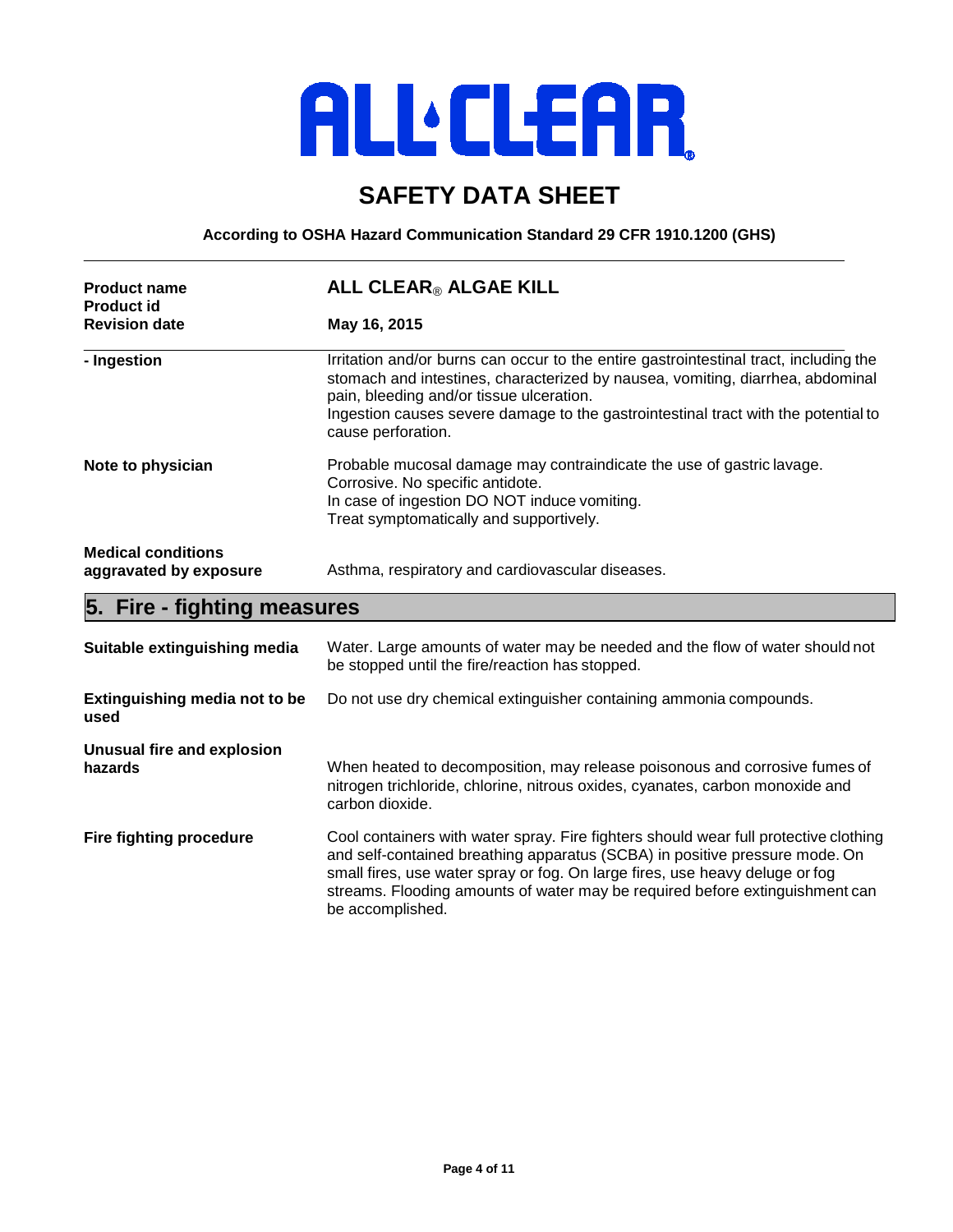### **SAFETY DATA SHEET**

**According to OSHA Hazard Communication Standard 29 CFR 1910.1200 (GHS)**

| <b>Product name</b>  |  |
|----------------------|--|
| <b>Product id</b>    |  |
| <b>Revision date</b> |  |
| <b>Supersedes</b>    |  |

#### **Product name ALL CLEAR**® **ALGAE KILL**

**Revision date** May 16, 2015

#### **6. Accidental release measures**

| <b>Personal precautions</b>      | For small spills in a well-ventilated areas, wear a NIOSH approved half-face or full<br>face tight fitting respirator or a loose fitting powered air purifying respirator<br>equipped with chlorine cartridges. Chemical goggles should be worn when using a<br>half-face respirator. In addition to respiratory protection, wear coveralls, chemical<br>resistant gloves, chemical resistant footwear; and chemical resistant headgear for<br>overhead exposure. For clean-up of large spills, or small dry spills in confined<br>areas, wear full-face respirator with chlorine cartridges or a positive pressure<br>supplied air respirator. Additionally, body protection should be impervious clothing<br>covering entire body to prevent personal contact with material. CAUTION -<br>Protection concerns must also address the following: If this material becomes<br>damp/wet or contaminated in a container, the formation of nitrogen trichloride gas<br>may occur and an explosive condition may exist. |  |
|----------------------------------|--------------------------------------------------------------------------------------------------------------------------------------------------------------------------------------------------------------------------------------------------------------------------------------------------------------------------------------------------------------------------------------------------------------------------------------------------------------------------------------------------------------------------------------------------------------------------------------------------------------------------------------------------------------------------------------------------------------------------------------------------------------------------------------------------------------------------------------------------------------------------------------------------------------------------------------------------------------------------------------------------------------------|--|
| <b>Environmental precautions</b> | Prevent entry into sewers and watercourses                                                                                                                                                                                                                                                                                                                                                                                                                                                                                                                                                                                                                                                                                                                                                                                                                                                                                                                                                                         |  |
| Methods for cleaning up          | Hazardous concentrations in air may be found in local spill area and immediately<br>downwind. If spill material is still dry, do not put water directly on this product as a<br>gas evolution may occur.                                                                                                                                                                                                                                                                                                                                                                                                                                                                                                                                                                                                                                                                                                                                                                                                           |  |
| - Soil                           | Do not contaminate spill material with any organic materials, ammonia, ammonium<br>salts or urea. Clean up all spill material with clean, dry dedicated equipment and<br>place in a clean dry container.                                                                                                                                                                                                                                                                                                                                                                                                                                                                                                                                                                                                                                                                                                                                                                                                           |  |
| - Water                          | This material is heavier than and soluble in water. Stop flow of material into water<br>as soon as possible. Begin monitoring for available chlorine and pH immediately.                                                                                                                                                                                                                                                                                                                                                                                                                                                                                                                                                                                                                                                                                                                                                                                                                                           |  |
| - Air                            | Vapors may be suppressed by the use of water fog.                                                                                                                                                                                                                                                                                                                                                                                                                                                                                                                                                                                                                                                                                                                                                                                                                                                                                                                                                                  |  |
| 7. Handling and storage          |                                                                                                                                                                                                                                                                                                                                                                                                                                                                                                                                                                                                                                                                                                                                                                                                                                                                                                                                                                                                                    |  |

| <b>Handling</b> | Avoid bodily contact. Do not take internally. Upon contact with skin or eyes, wash<br>off with water.                                                                                                                                                                                               |
|-----------------|-----------------------------------------------------------------------------------------------------------------------------------------------------------------------------------------------------------------------------------------------------------------------------------------------------|
| <b>Storage</b>  | Store in a dry, cool, well-ventilated area away from incompatible materials (see<br>"materials to avoid"). Product has an indefinite shelf-life limitation. Do not store at<br>temperatures above 60°C/140°F. Available chlorine loss can be as little as 0.1%<br>per year at ambient temperatures. |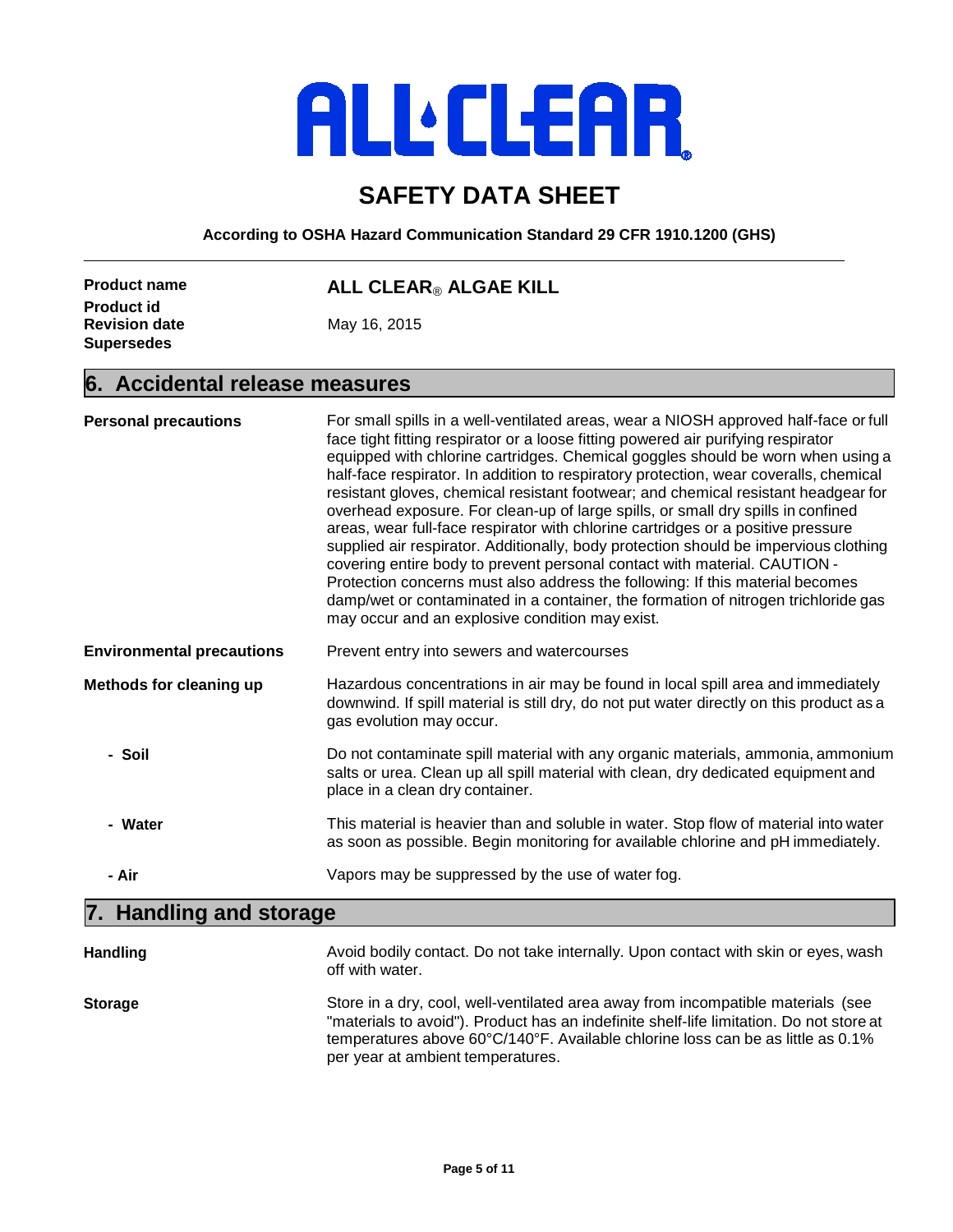### **SAFETY DATA SHEET**

**According to OSHA Hazard Communication Standard 29 CFR 1910.1200 (GHS)**

**Product id** 

**Product name ALL CLEAR**® **ALGAE KILL**

**Revision date May 16, 2015**

#### **8. Exposure controls / personal protection**

#### **Exposure Limits :**

| <b>Components</b>                                          |                                                                                                                                                                         | <b>ACGIH-TLV Data</b>                                                                                                                                                                              | <b>OSHA (PEL) Data</b> |
|------------------------------------------------------------|-------------------------------------------------------------------------------------------------------------------------------------------------------------------------|----------------------------------------------------------------------------------------------------------------------------------------------------------------------------------------------------|------------------------|
| Trichloroisocyanuric Acid<br>87-90-1                       |                                                                                                                                                                         | Not determined                                                                                                                                                                                     | Not determined         |
| <b>Ventilation requirements</b>                            | Use local exhaust ventilation to minimize dust and chlorine levels where industrial<br>use occurs. Otherwise, ensure good general ventilation.                          |                                                                                                                                                                                                    |                        |
| Personal protective equipment:<br>- Respiratory protection | When dusty conditions are encountered, wear a NIOSH/OSHA full-face respirator<br>with chlorine cartridges for protection against chlorine gas and dust/mist pre-filter. |                                                                                                                                                                                                    |                        |
| - Hand protection                                          | Neoprene gloves                                                                                                                                                         |                                                                                                                                                                                                    |                        |
| - Eye protection                                           | Use chemical safety glasses to avoid eye contact. Where industrial use occurs,<br>chemical goggles may be required.                                                     |                                                                                                                                                                                                    |                        |
| - Skin and body protection                                 | Body covering clothes and boots                                                                                                                                         |                                                                                                                                                                                                    |                        |
| <b>Hygiene measures</b>                                    |                                                                                                                                                                         | Do not eat, smoke or drink where material is handled, processed or stored. Wash<br>hands thoroughly after handling and before eating or smoking. Safety shower and<br>eye bath should be provided. |                        |

#### **9. Physical and chemical properties**

**Appearance** White granules or tablet-form product **Odor**<br> **Odor** threshold<br> **Odor** threshold<br> **Sharp, chlorine-like bleach odor**<br>
Not determined **Odor threshold**<br>pH **pH**<br> **Melting point/range**<br> **Melting point/range**<br>
225-230°C (decompo **Melting point/range** 225-230°C (decomposes)<br> **Boiling point/range** Not applicable (decompos **Boiling point/range** Not applicable (decomposes)<br> **Flash point** Not applicable **Not applicable Evaporation rate (ether=1)** Not applicable under standard conditions **Vapor pressure** Not applicable under standard conditions **Vapor pressure**<br>
Vapor density<br>
Not applicable under standard conditions<br>
Not applicable under standard conditions Not applicable under standard conditions **Solubility: - Solubility in water** 1.2 g/100ml at 25°C **- Solubility in other solvents** Not available<br>**Decomposition temperature** 225 °C (437°F) **Decomposition temperature**<br>Viscosity **Not viscous**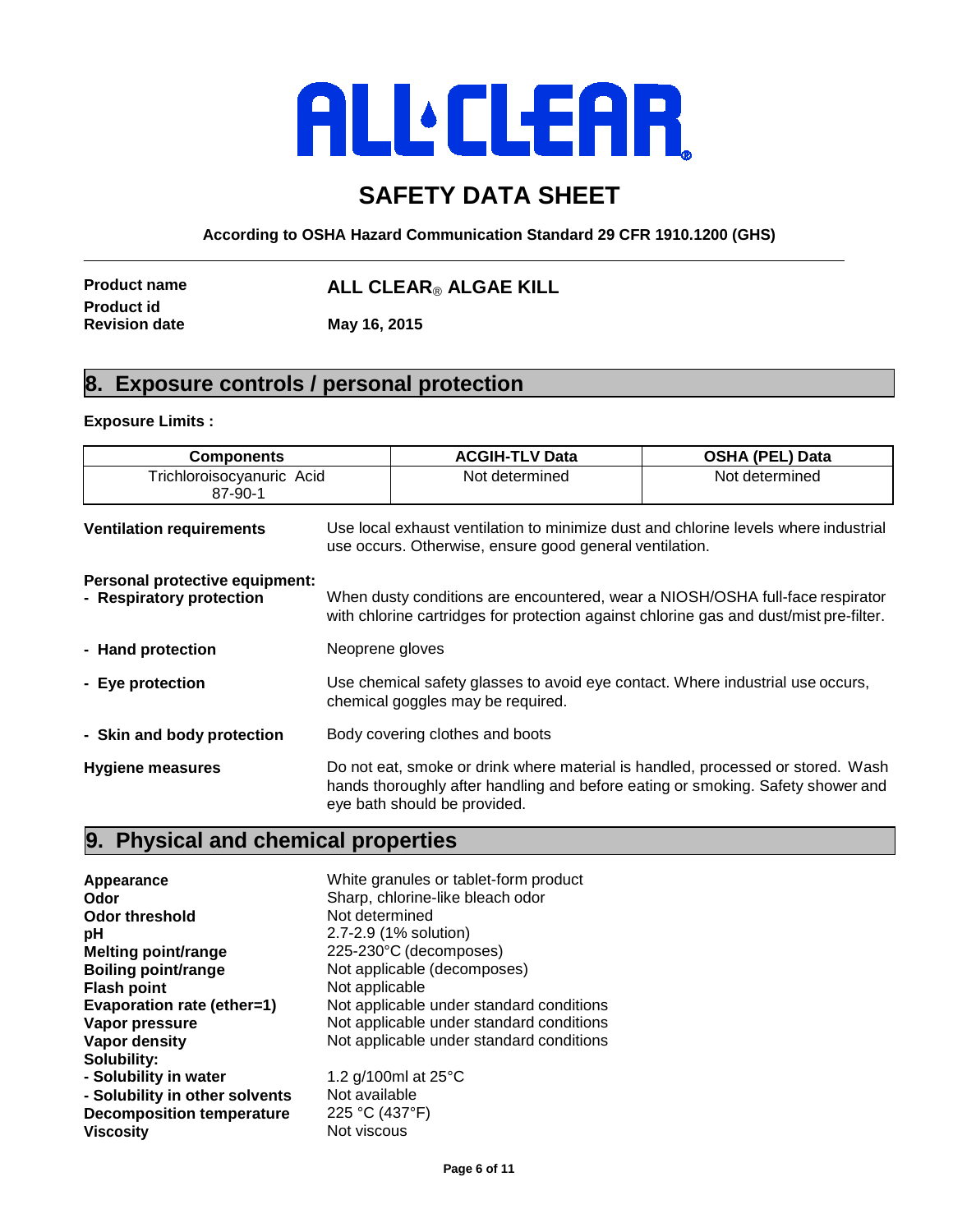# **ALL'ELEAR**

### **SAFETY DATA SHEET**

**According to OSHA Hazard Communication Standard 29 CFR 1910.1200 (GHS)**

| <b>Product name</b>                          | ALL CLEAR® ALGAE KILL                                                                                                                                                                                                           |  |  |
|----------------------------------------------|---------------------------------------------------------------------------------------------------------------------------------------------------------------------------------------------------------------------------------|--|--|
| <b>Product id</b>                            |                                                                                                                                                                                                                                 |  |  |
| <b>Revision date</b>                         | May 16, 2015                                                                                                                                                                                                                    |  |  |
| <b>Bulk density</b>                          | Granulest - 1.16-1.9<br>g/cc                                                                                                                                                                                                    |  |  |
| <b>Specific gravity</b>                      | >1                                                                                                                                                                                                                              |  |  |
| <b>Explosive properties</b>                  | Not available                                                                                                                                                                                                                   |  |  |
| <b>Oxidizing properties</b>                  | Oxidizer                                                                                                                                                                                                                        |  |  |
| 10. Stability and reactivity                 |                                                                                                                                                                                                                                 |  |  |
| <b>Reactivity</b>                            | Contact with small amounts of water may result in an exothermic reaction with the<br>liberation of toxic fumes.                                                                                                                 |  |  |
| <b>Stability</b>                             | Stable under normal conditions                                                                                                                                                                                                  |  |  |
| Possibility of hazardous<br><b>reactions</b> | Decomposes when heated, releasing poisonous and corrosive fumes.                                                                                                                                                                |  |  |
| <b>Conditions to avoid</b>                   | Heating above 225°C (437°F).                                                                                                                                                                                                    |  |  |
| <b>Materials to avoid</b>                    | Do not package in paper or cardboard. Organic materials, reducing agents,<br>nitrogen containing materials, other oxidizers, acids, bases, oils, grease, sawdust,<br>dry fire extinguishers containing mono-ammonium compounds. |  |  |
| <b>Hazardous decomposition</b>               |                                                                                                                                                                                                                                 |  |  |
| products                                     | Nitrogen trichloride, chlorine, nitrous oxides, cyanates, carbon monoxide, carbon<br>dioxide.                                                                                                                                   |  |  |
|                                              |                                                                                                                                                                                                                                 |  |  |

# **11. Toxicological information**

| <b>Likely Routes of Exposure</b>        | Skin<br>Inhalation<br>Eye contact<br>Ingestion                                                                                                                    |
|-----------------------------------------|-------------------------------------------------------------------------------------------------------------------------------------------------------------------|
| <b>Acute toxicity:</b>                  |                                                                                                                                                                   |
| - Rat oral LD50<br>- Rabbit dermal LD50 | 809 mg/kg<br>$>$ 2000 mg/kg                                                                                                                                       |
| - Eye irritation (rabbit)               | Corrosive                                                                                                                                                         |
| - Dermal irritation (rabbit)            | Corrosive                                                                                                                                                         |
| <b>Dermal sensitization</b>             | Not a sensitizer                                                                                                                                                  |
| <b>Chronic toxicity</b>                 | Prolonged exposure may cause damage to the respiratory system. Chronic<br>inhalation exposure may cause impairment of lung function and permanent lung<br>damage. |
| <b>Mutagenicity</b>                     | Not mutagenic in five Salmonella strains and one E.coli strain with or without<br>mammalian microsomal activation.                                                |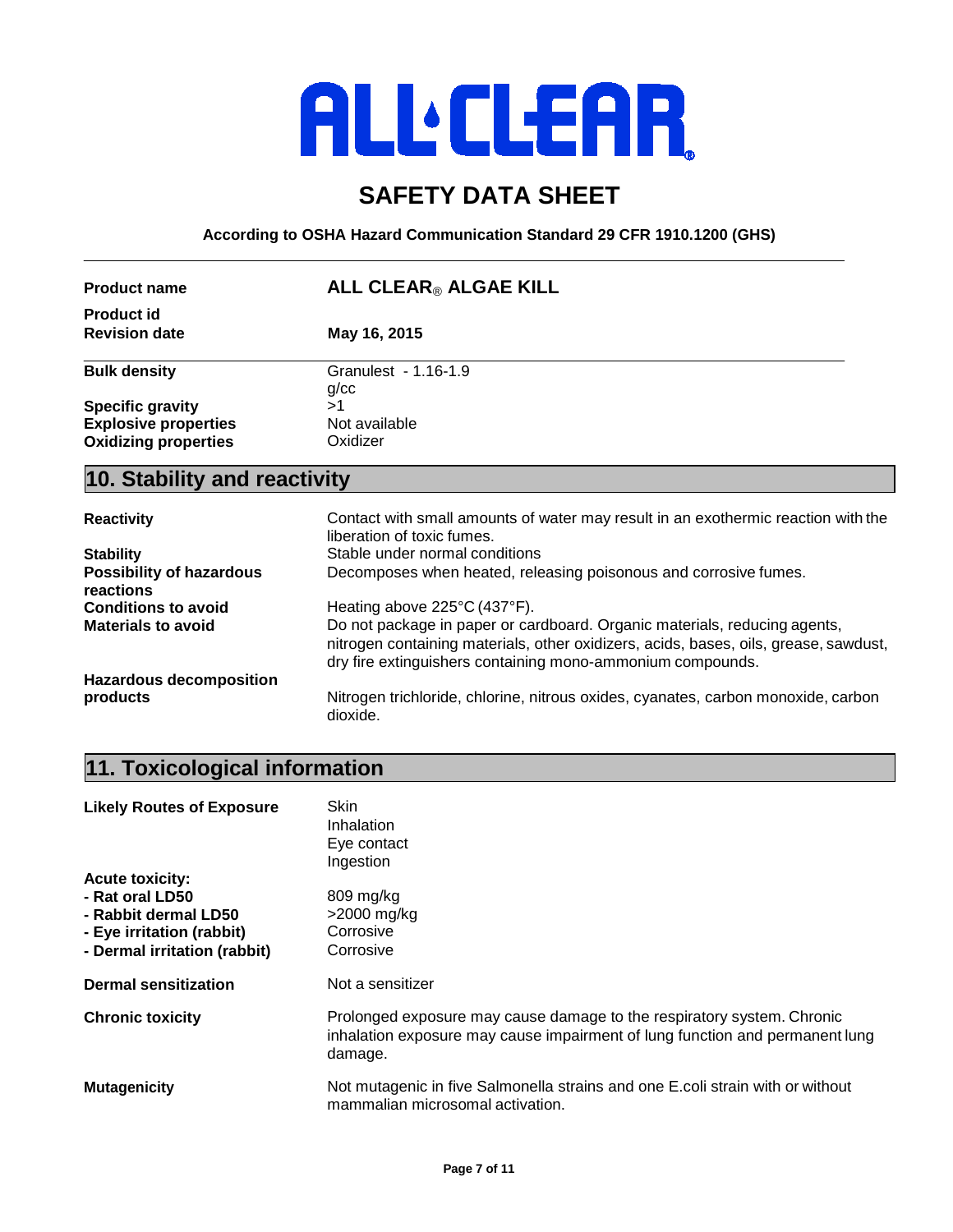### **SAFETY DATA SHEET**

**According to OSHA Hazard Communication Standard 29 CFR 1910.1200 (GHS)**

| <b>Product name</b><br><b>Product id</b> | ALL CLEAR® ALGAE KILL                                                                                                                                                                            |
|------------------------------------------|--------------------------------------------------------------------------------------------------------------------------------------------------------------------------------------------------|
| <b>Revision date</b>                     | May 16, 2015                                                                                                                                                                                     |
| Carcinogenicity                          | Not classified by IARC, OSHA, EPA.                                                                                                                                                               |
|                                          | Not included in NTP 12th Report on Carcinogens                                                                                                                                                   |
| <b>Reproductive toxicity</b>             | There are no known or reported effects on reproductive function or fetal<br>development. Toxicological investigation indicates it does not affect reproductive<br>function or fetal development. |

#### **12. Ecological information**

**Aquatic toxicity :**

| - 96 Hour-LC50, Fish | 0.32 mg/l (Rainbow trout)    |
|----------------------|------------------------------|
|                      | 0.30 mg/l (bluegill sunfish) |

**- 48 hour-LC50, Daphnia magna** 0.21 mg/l

| <b>Avian toxicity:</b><br>- Oral LD50, Mallard duck<br>- Dietary LC50, Mallard duck<br>- Dietary LC50, Bobwhite quail | 1600 mg/kg<br>>10,000 ppm<br>7422 ppm       |
|-----------------------------------------------------------------------------------------------------------------------|---------------------------------------------|
| Persistence and degradability                                                                                         | Expected to biodegradable (Lit.)            |
| <b>Bioaccumulative potential</b>                                                                                      | Not expected to bioaccumulate (Lit.)        |
| <b>Mobility in soil</b>                                                                                               | Expected to be highly mobile in soil (Lit.) |

### **13. Disposal considerations**

| Waste disposal               | Observe all federal, state and local environmental regulations when disposing of<br>this material.<br>If this product becomes waste, it will be a hazardous waste that is subject to the<br>Land Disposal Restrictions under 40 CFR 268 and must be managed accordingly.<br>Care must be taken to prevent environmental contamination from the use of this<br>material. |
|------------------------------|-------------------------------------------------------------------------------------------------------------------------------------------------------------------------------------------------------------------------------------------------------------------------------------------------------------------------------------------------------------------------|
| <b>Disposal of Packaging</b> | Empty containers should be disposed of in accordance with all applicable laws<br>and regulations                                                                                                                                                                                                                                                                        |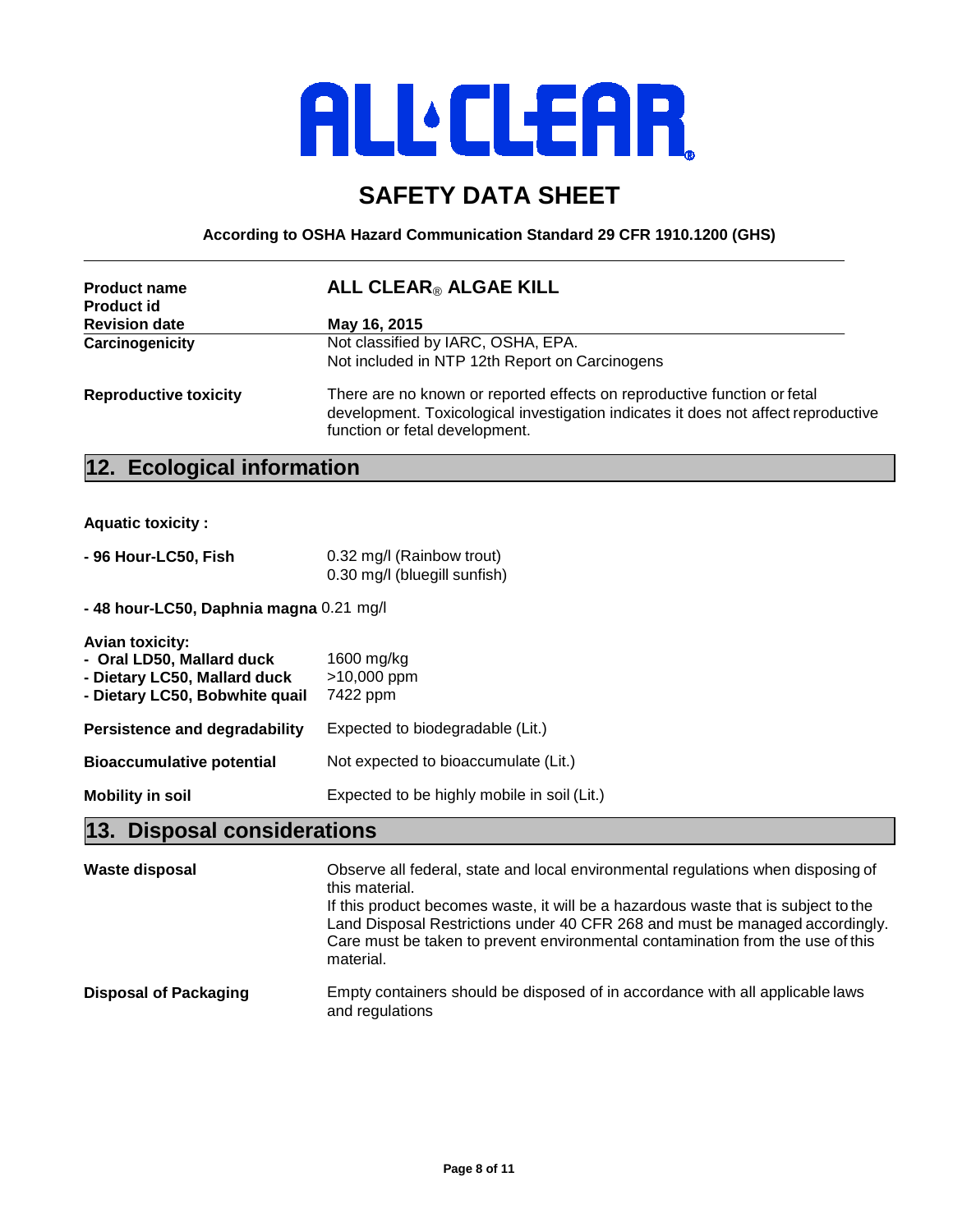# **ALLEERE**

### **SAFETY DATA SHEET**

**According to OSHA Hazard Communication Standard 29 CFR 1910.1200 (GHS)**

**Product id** 

**Product name ALL CLEAR**® **ALGAE KILL**

**Revision date May 16, 2015**

#### **14. Transportation information**

| UN No.           | 2468                                                                                                                                                                                                                                                                                               |
|------------------|----------------------------------------------------------------------------------------------------------------------------------------------------------------------------------------------------------------------------------------------------------------------------------------------------|
| DOT              | Proper shipping name: Trichloroisocyanuric Acid Dry<br>Class: 5.1 - Oxidizing substances<br>Label: Oxidizing substances (5.1)<br>Packing Group: II<br><b>Emergency Guide No.140</b>                                                                                                                |
|                  | Note: Certain shipping modes or package sizes may have exceptions from the<br>transport regulations and may be classified as Consumer Commodity and Limited<br>Quantity. The classification provided may not reflect those exceptions and may not<br>apply to all shipping modes or package sizes. |
| <b>IMDG</b>      | Proper shipping name: Trichloroisocyanuric Acid Dry<br>Class: 5.1 - Oxidizing substances<br>Label: Oxidizing substances (5.1)<br>Packing Group: II<br>Mark: MARINE POLLUTANT                                                                                                                       |
| <b>ICAO/IATA</b> | Proper shipping name: Trichloroisocyanuric Acid Dry<br>Label: Oxidizing substances (5.1)<br><b>Class: 5.1</b><br>Packing group: II<br>Marking: Environmentally hazardous substance                                                                                                                 |

## **15. Regulatory information**

| <b>USA</b>                                                               | Reported in the EPA TSCA Inventory.<br>This product is registered under FIFRA.                                                                                                                                                                                                   |
|--------------------------------------------------------------------------|----------------------------------------------------------------------------------------------------------------------------------------------------------------------------------------------------------------------------------------------------------------------------------|
| <b>EPA Registration no.</b>                                              | 87966-3                                                                                                                                                                                                                                                                          |
| <b>Emergency overview in</b><br>accordance to EPA<br><b>Master Label</b> | <b>DANGER</b><br>Hazards to humans and domestic animals<br>Highly corrosive Causes irreversible eye damage or<br>skin burns May be fatal if inhaled<br>May be fatal if absorbed through skin<br>Strong oxidizing agent<br>This pesticide is toxic to fish and aquatic organisms. |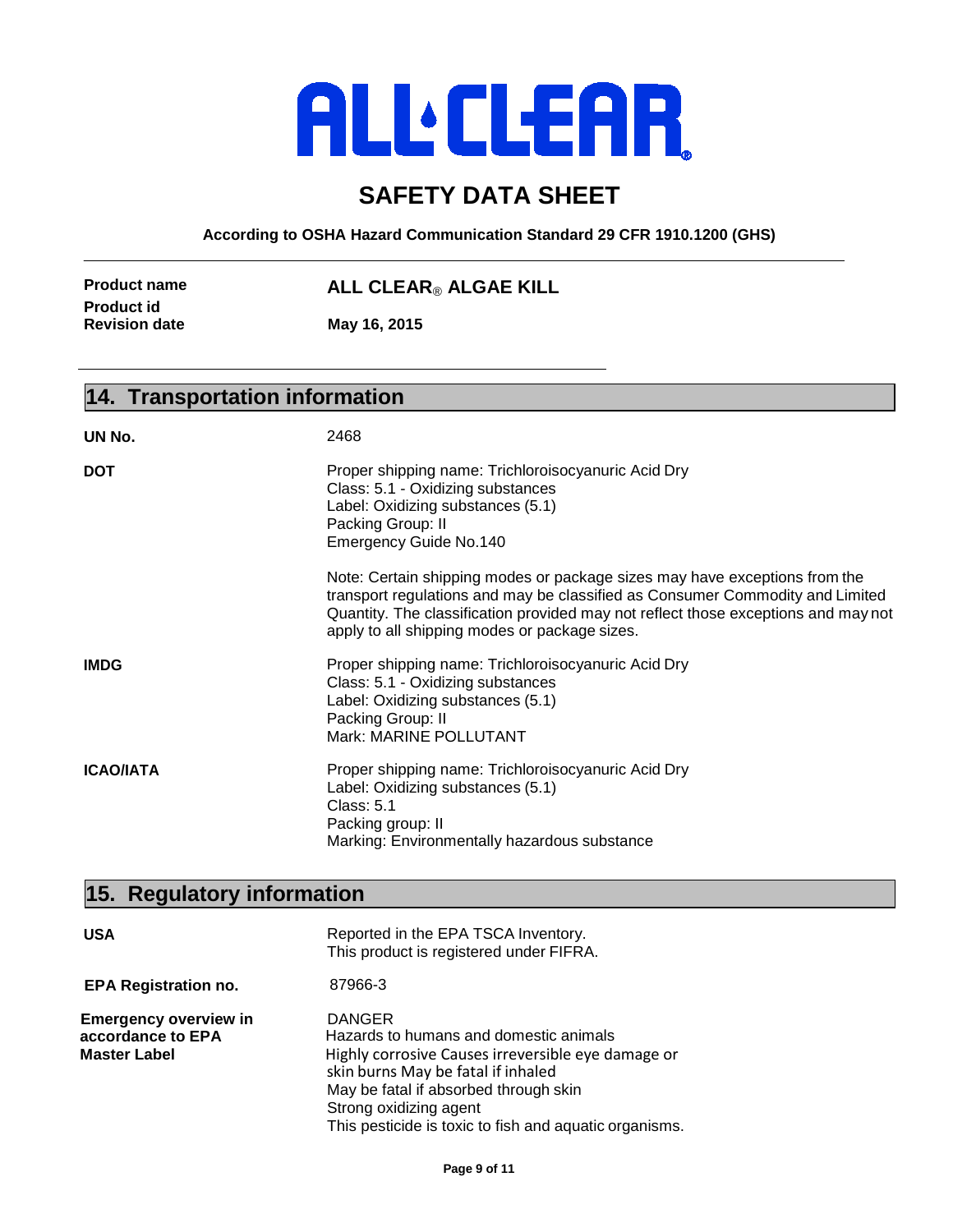### **SAFETY DATA SHEET**

**According to OSHA Hazard Communication Standard 29 CFR 1910.1200 (GHS)**

| <b>Product name</b><br><b>Product id</b><br><b>Revision date</b>                                                                    | ALL CLEAR® ALGAE KILL                                                                                                                                                                            |
|-------------------------------------------------------------------------------------------------------------------------------------|--------------------------------------------------------------------------------------------------------------------------------------------------------------------------------------------------|
|                                                                                                                                     | May 16, 2015                                                                                                                                                                                     |
| - SARA (311, 312)                                                                                                                   | This product is categorized as an immediate health hazard, and fire and reactivity<br>physical hazard. This product does not contain a chemical listed at or above de<br>minimis concentrations. |
| - Massachusetts Right-to-Know<br><b>Hazardous Substances list</b><br>- New Jersey Right-to-Know<br><b>Hazardous Substances list</b> | Listed<br>Listed                                                                                                                                                                                 |
| - Pennsylvania Right-to-Know<br><b>Hazardous Substances list</b>                                                                    | Listed                                                                                                                                                                                           |
| - Waste Classifications                                                                                                             | If this product becomes a waste, it meets the criteria of a hazardous waste as<br>defined under 40 CFR 261 and would have the following EPA hazardous waste<br>number:D001.                      |
| - Workplace Classification                                                                                                          | This product is considered hazardous under the OSHA Hazard Communication<br>Standard (29CFR 1910.1200).                                                                                          |
| Canada                                                                                                                              | Listed in DSL                                                                                                                                                                                    |
| -WHMIS hazard class                                                                                                                 | C oxidizing materials<br>D1B Toxic material causing immediate and serious toxic effects<br>D2B Toxic materials causing other toxic effects                                                       |
| EU                                                                                                                                  | <b>Reported in EINECS</b>                                                                                                                                                                        |
| EC No.                                                                                                                              | 201-782-8                                                                                                                                                                                        |
| Japan                                                                                                                               | ENCS no. 5-1044<br>ISHL no. 5-1044                                                                                                                                                               |
| <b>Australia</b>                                                                                                                    | Listed in AICS                                                                                                                                                                                   |
| <b>New Zealand Inventory</b>                                                                                                        | Listed in NZIoC                                                                                                                                                                                  |
| China<br>- China inventory                                                                                                          | Listed in IECSC                                                                                                                                                                                  |
| <b>Mexico</b>                                                                                                                       | Listed in the National Inventory of Chemical Substances (INSQ).                                                                                                                                  |
| Korea                                                                                                                               | Listed in the Korea Existing Chemicals Inventory (KECI), number KE-34101                                                                                                                         |
| <b>Philippines</b>                                                                                                                  | Listed in PICCS                                                                                                                                                                                  |